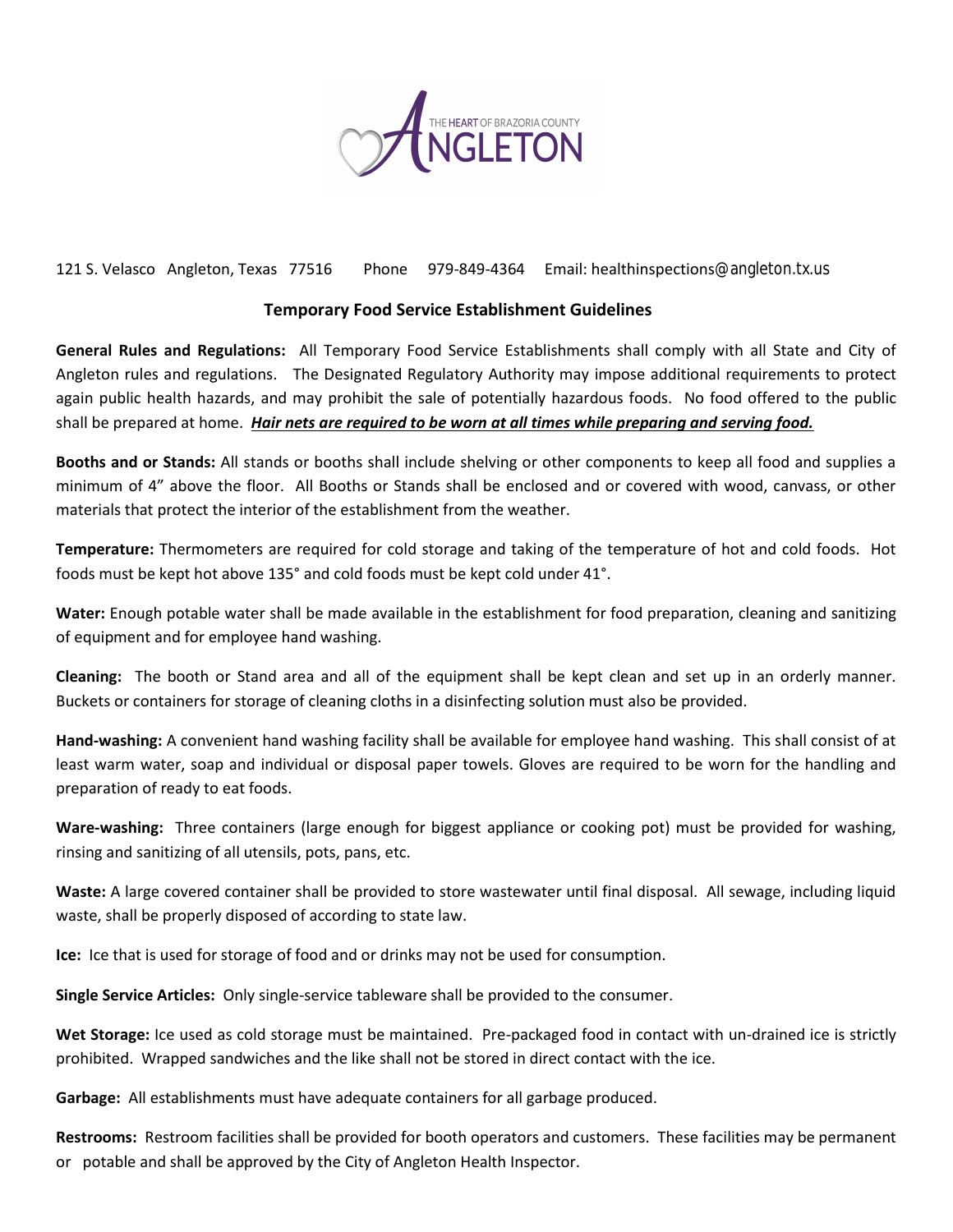

## Temporary Food Service Establishment Permit

| APPLICANT NAME: THE TREATENT TERM (FIRST) | (LAST)                                                                                                                                                                                                                                        |                         |
|-------------------------------------------|-----------------------------------------------------------------------------------------------------------------------------------------------------------------------------------------------------------------------------------------------|-------------------------|
|                                           |                                                                                                                                                                                                                                               |                         |
|                                           |                                                                                                                                                                                                                                               |                         |
|                                           |                                                                                                                                                                                                                                               |                         |
|                                           |                                                                                                                                                                                                                                               |                         |
|                                           |                                                                                                                                                                                                                                               |                         |
|                                           |                                                                                                                                                                                                                                               |                         |
| $NO$ $\Box$<br>YES                        | Do you currently operate a permitted Food Service Establishment in another location?<br>Is this event sponsored by or in contract with the City of Angleton Parks and Recreation Department?                                                  | <b>YES</b><br><b>NO</b> |
|                                           | Application must be submitted at least one week prior to the event for approval. A permit must be obtained before<br>temporary establishment may open. *** The attached questionnaire is required to be completed for approval***.            |                         |
|                                           | Permit Fee of \$40.00 if applicable, a copy of non-profit status must accompany this application for consideration. State<br>and City regulations will be strictly enforced. Inspections may be conducted at any time during operation hours. |                         |
|                                           | A Temporary Food Service Establishment may not operate for a period of more than 14 consecutive days in conjunction                                                                                                                           |                         |

with a single event or celebration. The permit must remain on premise at event at all times. Approved By: \_\_\_\_\_\_\_\_\_\_\_\_\_\_\_\_\_\_\_\_\_\_\_\_\_\_\_\_\_\_\_\_\_\_\_\_\_\_\_\_\_\_\_\_\_\_\_\_\_\_\_\_ Date\_\_\_\_\_\_\_\_\_\_\_\_\_\_\_\_\_\_\_\_\_\_\_\_\_\_ Issued By: \_\_\_\_\_\_\_\_\_ \_\_\_\_\_\_\_\_\_\_\_\_\_\_\_\_\_\_\_\_\_\_\_\_\_\_\_\_\_\_\_\_\_\_\_\_\_\_\_\_\_\_\_\_ Fees Paid \_\_\_\_\_\_\_\_\_\_\_\_\_\_\_\_\_\_\_\_\_\_ Office Use Only -